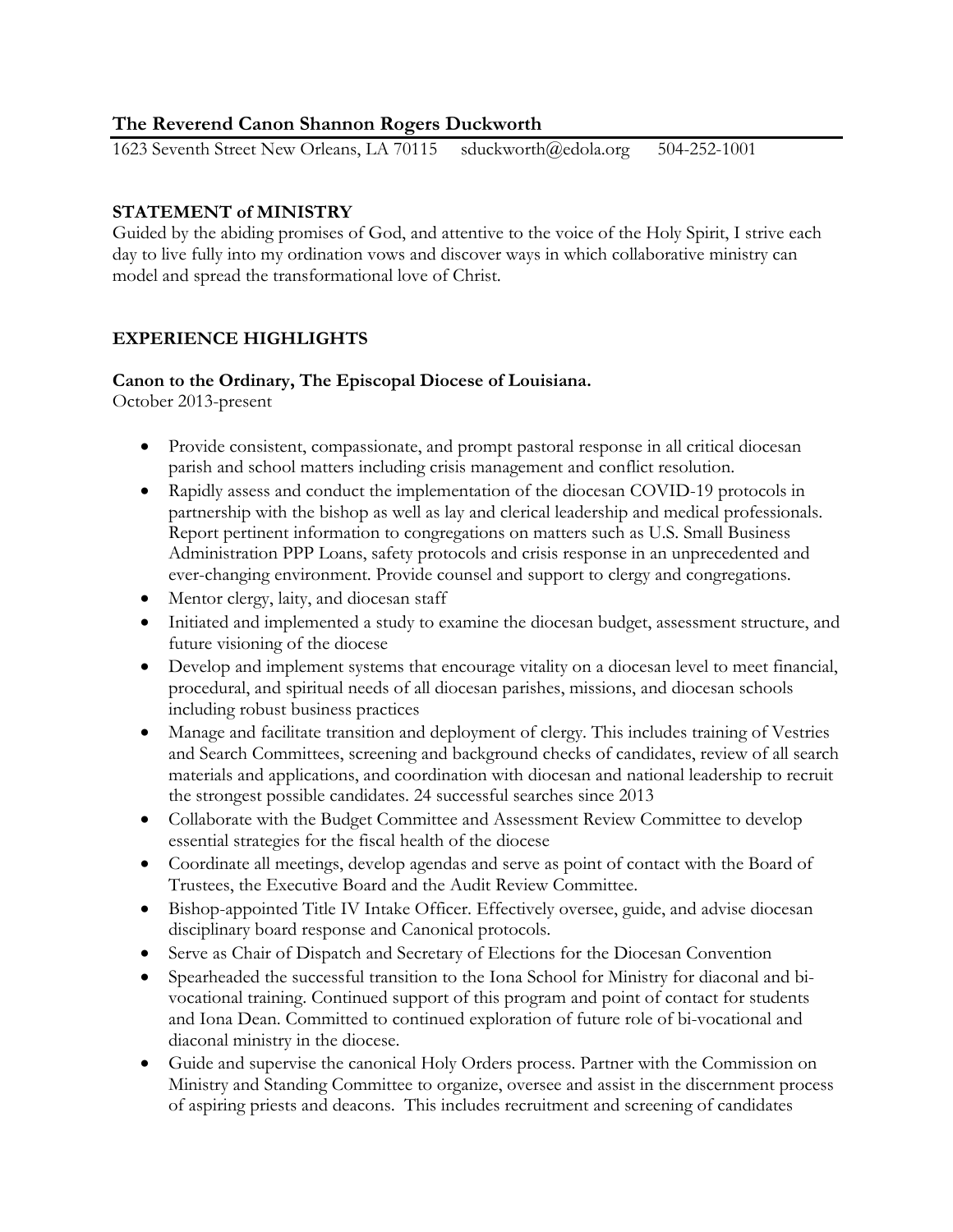- Plan and lead Vestry retreats throughout diocese
- Collaborate weekly with the diocesan Chancellor and Vice chancellors on a variety of legal matters including property, human resources and misconduct
- Collaborate effectively with Episcopal Relief and Development in all matters related to diocesan disaster recovery. Disaster coordination team administered and distributed over 700,000.00 in direct relief to flood victims in 2016. Main point of contact after hurricanes and other natural disasters, especially after Hurricane Ida. Develop and support effective crisis response teams composed of clergy and lay people from the diocese as well as other denominations.
- Develop strong, ongoing partnerships with the Church Pension Group to assist clergy and congregations in matters ranging from benefits to claims. Point of contact in disaster or crisis situations. Reporting officer for Safeguarding God's Children.
- Serve as frequent supply priest and guest speaker throughout the diocese
- Maintain professional and collegial relationships with community and national faith leaders
- Foster robust relationships within province and national church. This allows for resource sharing, collaboration and exchange of best practices that are crucial in the life of the diocese. Elected as Province IV Transition Ministry convener.

# **Associate Rector, St. James' Episcopal Church, Jackson, Mississippi**

September 2007-October 2013

 *Robust, multi-faceted ministry in the largest congregation in the Diocese of Mississippi*

- Partnered and oversaw ministry of parish-wide lay pastoral care teams
- Led multi-generational, weekly women's Bible Study
- Preacher, educator and sacramental presence
- Collaborated with lay leadership to plan large parish events and small group gatherings
- Served as Parish Life Coordinator of 1,200-member congregation, including events and small groups.
- Led youth and adult Confirmation classes
- Participated regularly in youth events, including summer mission/cycling trips to Georgia, Vermont and New York
- Partnered in vibrant young adult ministry
- Supported the student Canterbury organization at Millsaps College
- Engaged communicants in baptismal preparation, pre-marriage counseling and pastoral counseling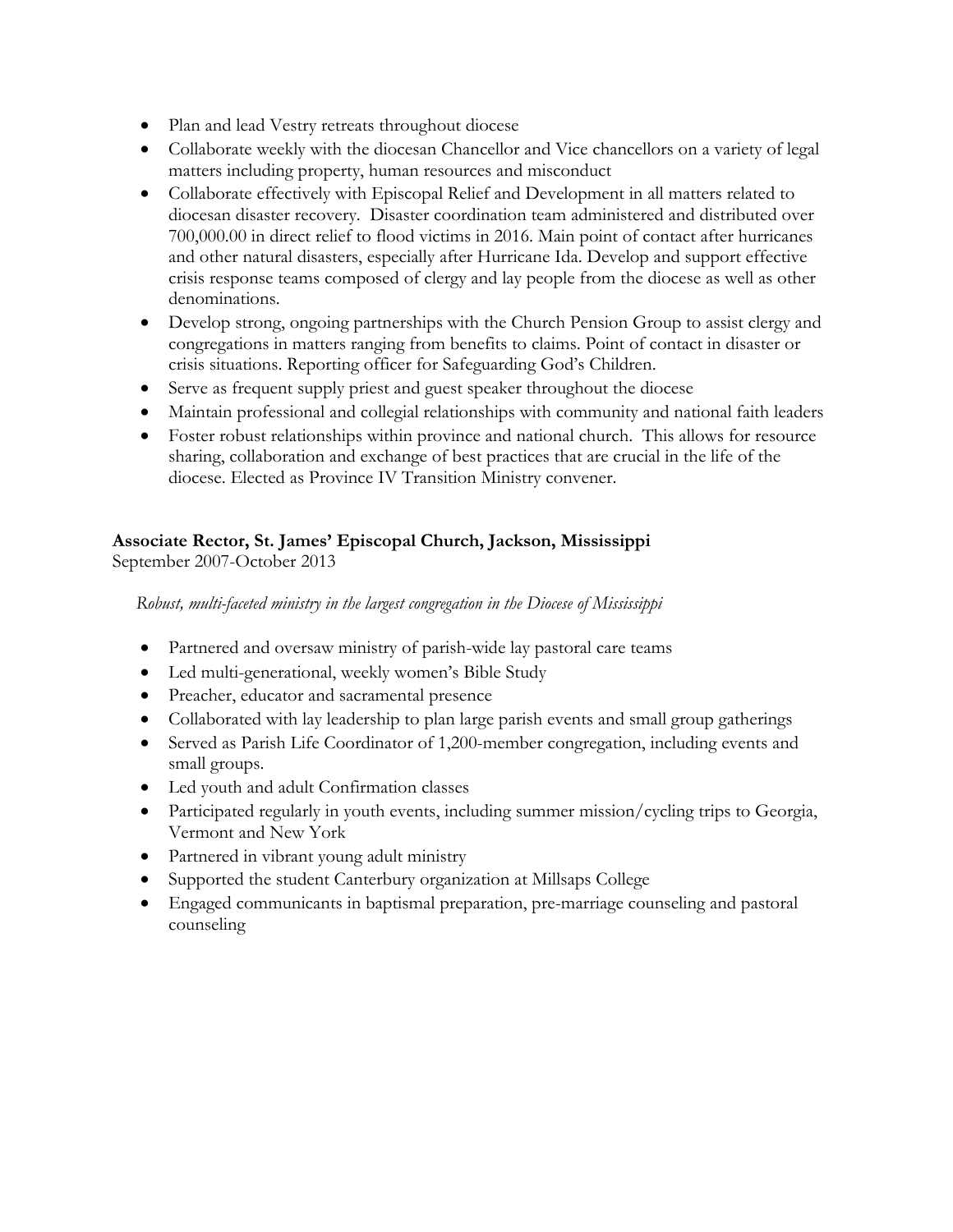# **Chaplain**, **St. Andrew's Episcopal School, Jackson, Mississippi**

July 2005-September 2007

 *Served as the all-school chaplain (K4-12), a role that involved responding to the pastoral and spiritual needs of the school, including students, faculty and staff*

- Served as active member of executive leadership team
- Led and preached at weekly chapel services
- Invited religious leaders from across the region of varying faiths and cultural backgrounds to participate in special forums and educational opportunities for the students
- Trained and facilitated student chapel worship leaders
- Organized service-learning opportunities including several disaster-response trips to the Mississippi Gulf Coast after Hurricane Katrina
- Led weekly grade-level chapel classes
- Officiated at baptisms, funerals and weddings of faculty, staff and students

# **Vicar**, **St. Mary's Episcopal Church, Lexington, Mississippi**

July 2002-July 2005

 *Vital, engaged, small church ministry*

- Nurtured a small congregation that doubled in size during my tenure
- Welcomed community groups and organizations to the church. This included providing meeting space and hospitality.
- Participated in colleague groups that crossed denominational lines. Regularly invited to preach and present at other civic and religious organizations.
- Developed outreach opportunities and participated in community-based conversations around gender, racial and economic issues in Holmes County

# **Curate, St. John's Episcopal Church, Ocean Springs, Mississippi**

May 2001-May 2002

 *Training and ministry in a small church on the Mississippi Gulf Coast.*

- Developed, recruited, trained and implemented pastoral care committee consisting of lay volunteers
- Preached, taught and provided pastoral care
- Coordinated youth and young adult ministry
- Implemented pastoral care committee consisting of all lay volunteers
- Participated in inter-denominational colleague group

# **Admissions Counselor, Millsaps College, Jackson, Mississippi**

June 1997-August 1998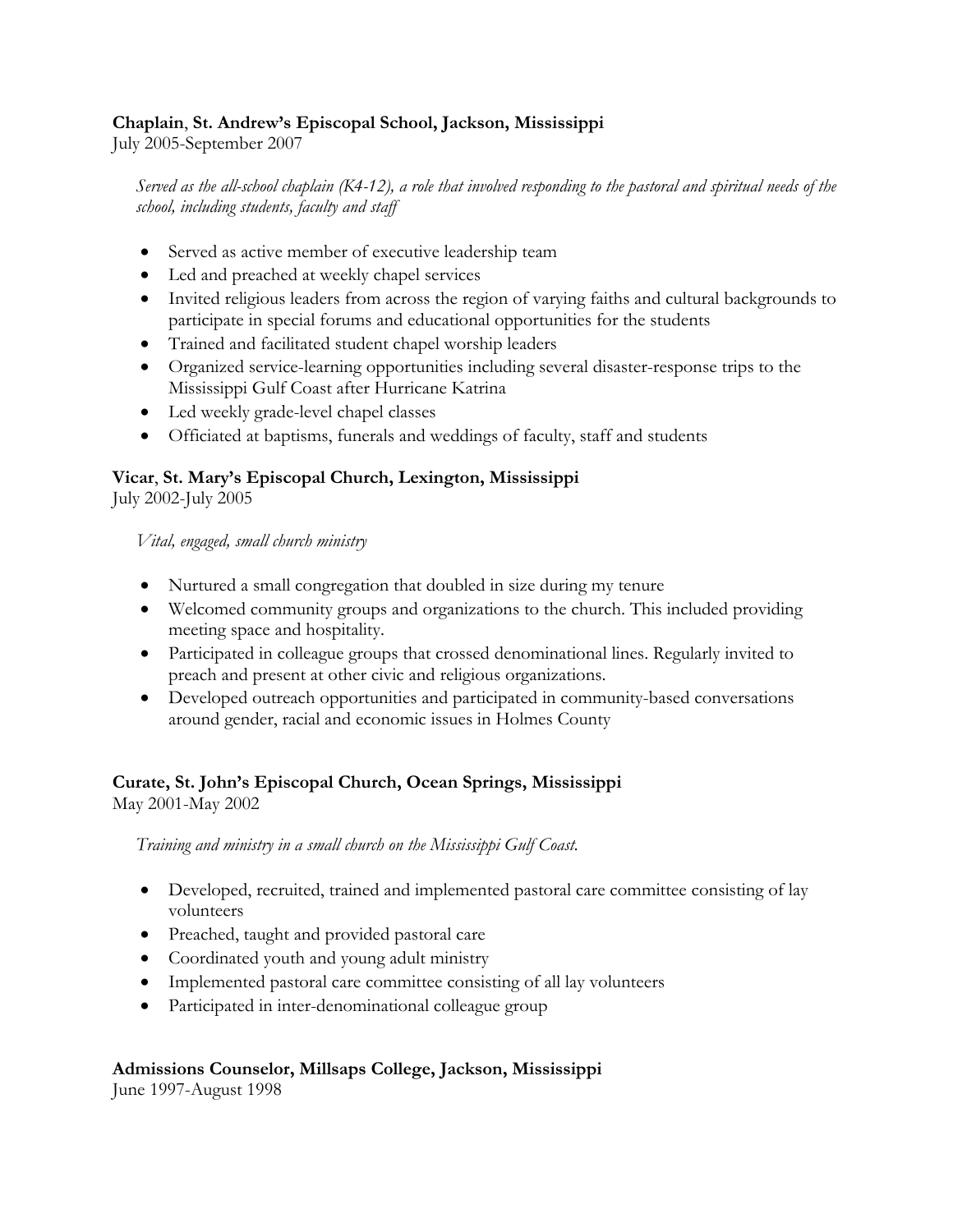### **DIOCESAN AND NATIONAL CHURCH LEADERSHIP POSITIONS HELD**

Province IV Transition Officers 2013-present

Chair 2018-present *This organization consists of colleagues from across the province who coordinate to share resources, offer support and exchange best practices.*

Client Council, Church Pension Group 2018-present

*Chosen for membership on a select council to provide feedback to CPG leadership/management on the products and services that are offered to clergy and lay persons across the national Episcopal Church.*

Transition in Progress Co-Facilitator, Diocese of Louisiana *This groups offers the opportunity for newly-ordained and newly-called clergy to connect, form relationships and share resources.*

Chair, General Convention Deputation, Diocese of Louisiana, 2020 *Planning and education for General Convention, summer 2022 Convention attendee: 2015 and 2018*

Co-Chair, Young Adult Discernment Committee, Diocese of Mississippi. Commission on Ministry member

Diocesan Liturgical Coordinator, Episcopal Diocese of Mississippi

Transition Committee member for the 10th bishop of Mississippi 2012-13

#### **EDUCATION**

#### **Master of Divinity, The General Theological Seminary, New York, NY, 2001**

Seminarian, St. Luke in the Fields, Greenwich Village 1999-2001: Co-led adult confirmation class and Saturday evening feeding ministry for individuals living with HIV/AIDS; Sacristan, 1998-2001

#### **Millsaps College, BA English and History 1997 with Honors**

Phi Beta Kappa; Magna Cum Laude; Who's Who; Omicron Delta Kappa; Greek Woman of the Year; Panhellenic president; student representative to President's advisory council consisting of faculty, staff and student leadership. This multi-year committee advised in matters of community development as well racial reconciliation and healing.